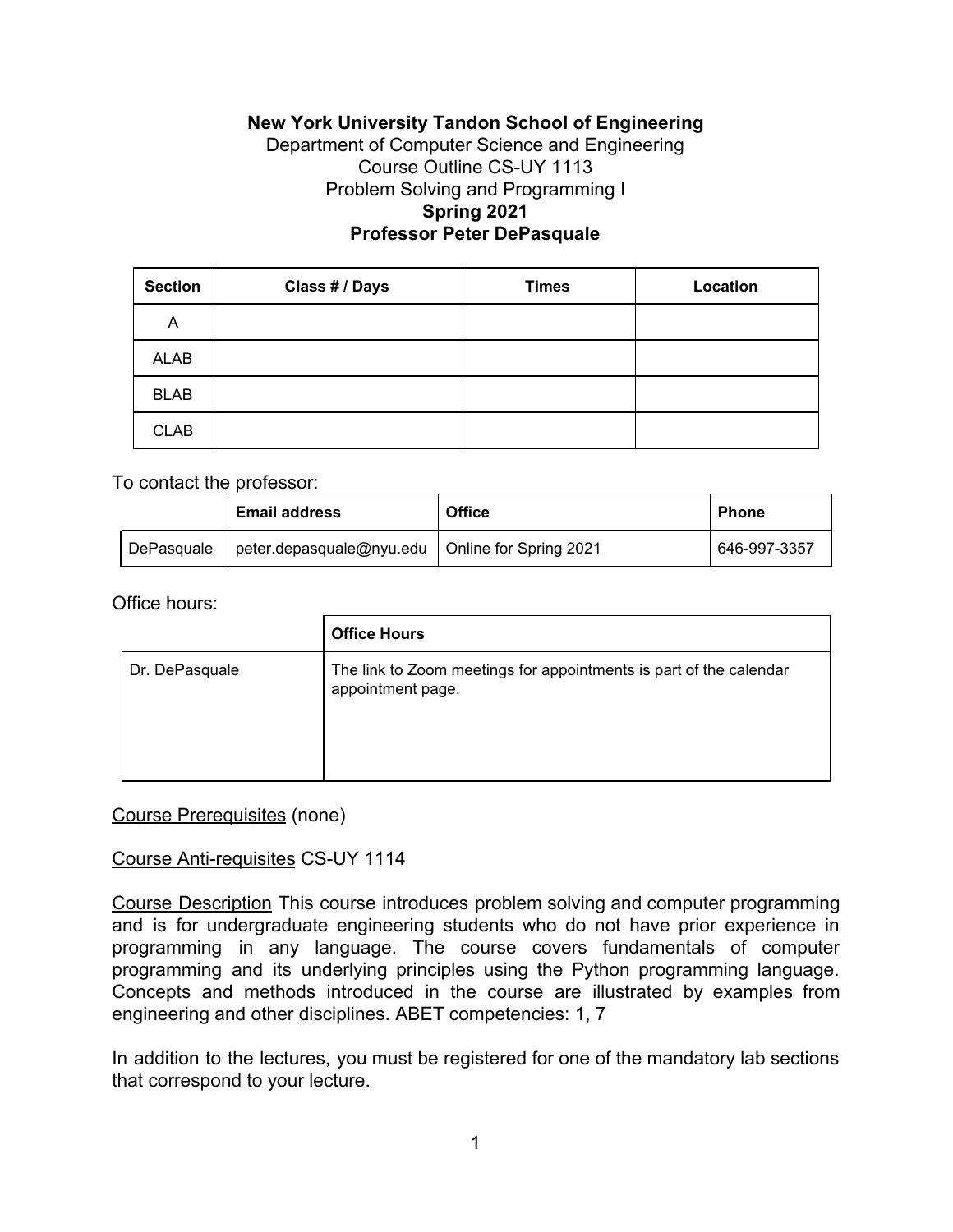Course Objectives - By successfully completing this course, you will be able to

- solve problems computationally by designing, implementing, and testing programs using the Python language, and
- apply fundamental programming concepts (conditionals, iteration), types (integers, floating point, booleans, and strings), and data structures (lists, tuples) in developing functional-based programming solutions.

## Course Structure

This course includes 2 weekly lecture sections (herein known as "classroom meetings" due to the "flipped" nature of the class) and a mandatory weekly lab section.

## **Readings**

The required text for the course is: The Practice of Computing Using Python, 3rd Edition, 2016, by Punch and Enbody, Pearson Inc, ISBN 0-13-437976-4

The location of books and readings - NYU bookstore

Required software for this course: You will need a Python editor (Thonny, Idle, PyCharm, etc.) and compiler (Python 3). Please see the editor's installation instructions to determine if you need a compiler (many editors include the compiler) or how to install a compiler if you need one.

Required hardware for this course: You will need a computer. Generally speaking, most modern laptops work well for classroom meeting work. Some students choose to use a desktop computer, but of course, it's not possible to bring that to classroom meetings and labs. Programming work performed during classroom meetings is not graded, but is much easier if you have a computer. Tablet computers and Chromebooks are strongly discouraged for the course, though if you must, speak with the instructor about how to complete your programs (and save them) via a browser-based environment.

Course requirements - For the Spring 2021 semester, the class will be flipped. I strongly recommend reading about it here: https://en.wikipedia.org/wiki/Flipped classroom. Of particular note is the following quote.

"In a flipped classroom, students watch online lectures, collaborate in online discussions, or carry out research at home while engaging in concepts in the classroom with the guidance of a mentor."

You are expected to attend the classroom meetings having watched the lecture online before the meeting. There are required quizzes at the end of many recorded lectures, which are due before the classroom meetings. During the classroom meetings we will focus on working problems (writing programs) related to the concepts presented in the lecture videos. It will not be a traditional lecture. It is expected that if you have questions resulting from watching the videos, you will raise them during the meetings. Please come prepared to do so.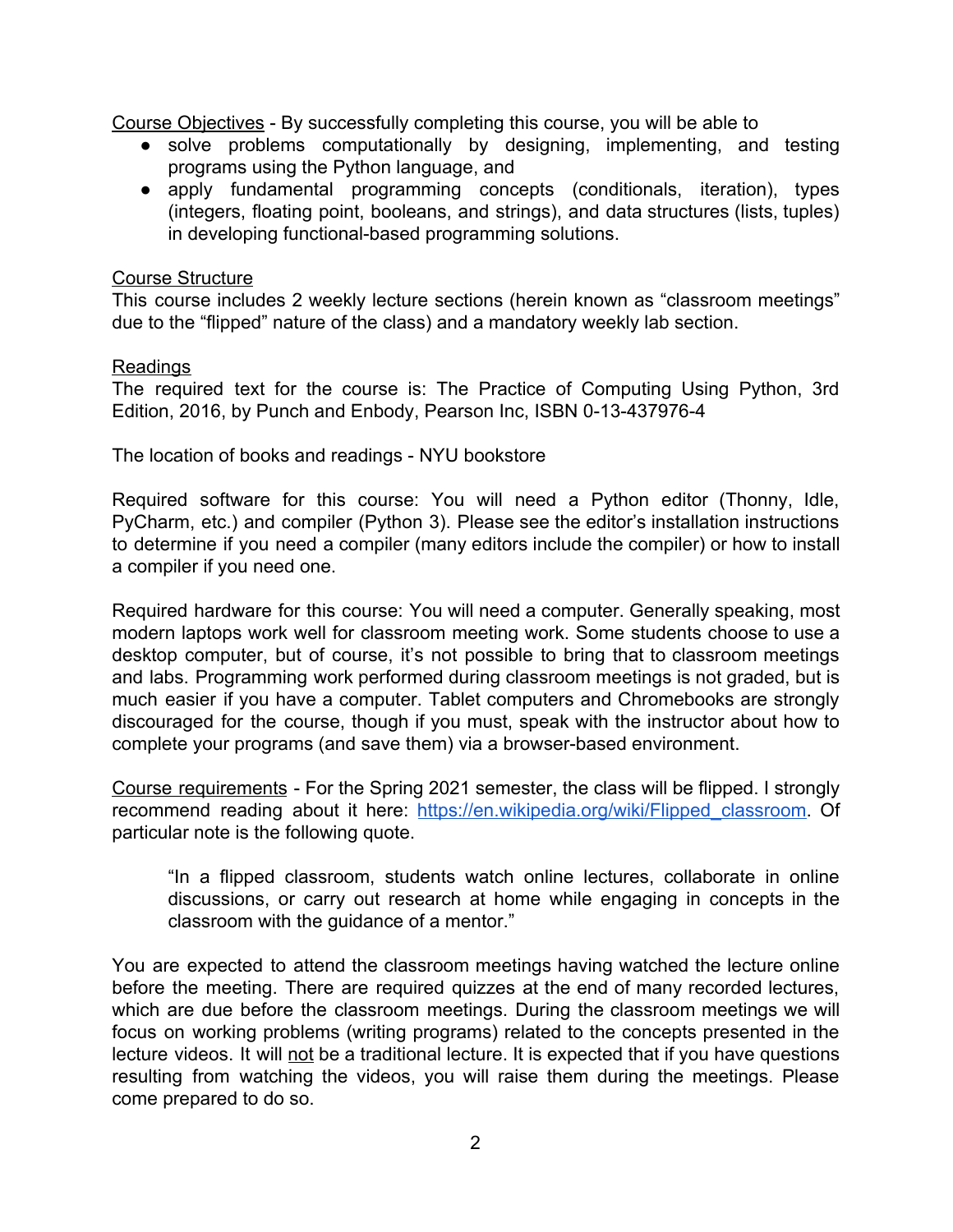Active participation in classroom meetings discussion is strongly encouraged. This is the best time for students to ask questions or clarify any confusing concepts. Classroom meetings will also be used to remind you of due dates, answer questions about logistics (test), and clarify homework issues. If you miss classroom meetings, you should contact a classmate to determine if there were any missed items you need to review.

### Course Assessments

Post-Video Quizzes: 5% - Almost every recorded lecture video will be followed by a quiz. Quizzes (taken through Gradescope) must be completed before the classroom meetings commences. Late quizzes will only be accepted in accordance with our excused absence policy (see below). The list of which quiz(zes) must be completed prior to each classroom meetings will be provided.

Lab: 15% of final grade- Weekly lab assignments are given in a supervised in-person or online environment. You may discuss your work with other students and with teaching assistants. You may work in pairs. Your grade is based on completing a reasonable attempt for each problem. Extra credit opportunities may be offered in lab work. All lab grade disputes must be addressed no later than two weeks following the lab in question or the date of the final exam, whichever comes first.

Homework: 20% of final grade - Assigned throughout the semester, homeworks are to be completed independently, outside of class time. Your grade reflects to what extent your solution is correct. Grade disputes here are handled within the Gradescope platform. Regrade requests are usually within a 1 week window. Anyone caught plagiarizing or collaborating on homework assignments will be dealt with in accordance with the Tandon Student Code of Conduct (discussed below). The penalty for plagiarism or collaborating on homework assignments is a 0 grade for the assignment.

Highest exam: 25% of final grade - Note that your most successful exam (highest grade) carries more weight toward your overall grade than the other exams.

Second highest exam: 20% of final grade

Third highest exam: 15% of final grade

Exam dates are as follows (3/9/21, 4/13/21, and the final exam is TBD). We will be using the common exam time for introductory Computer Science and Engineering courses (12:30pm-1:50pm on those dates). If you are a remote student (as reflected in Albert) we will discuss alternative test times.

Collaboration and plagiarism on exams is strictly prohibited. Anyone caught plagiarizing or collaborating on exams will be dealt with in accordance with the Tandon Student Code of Conduct (discussed below). The penalty for plagiarism or collaborating on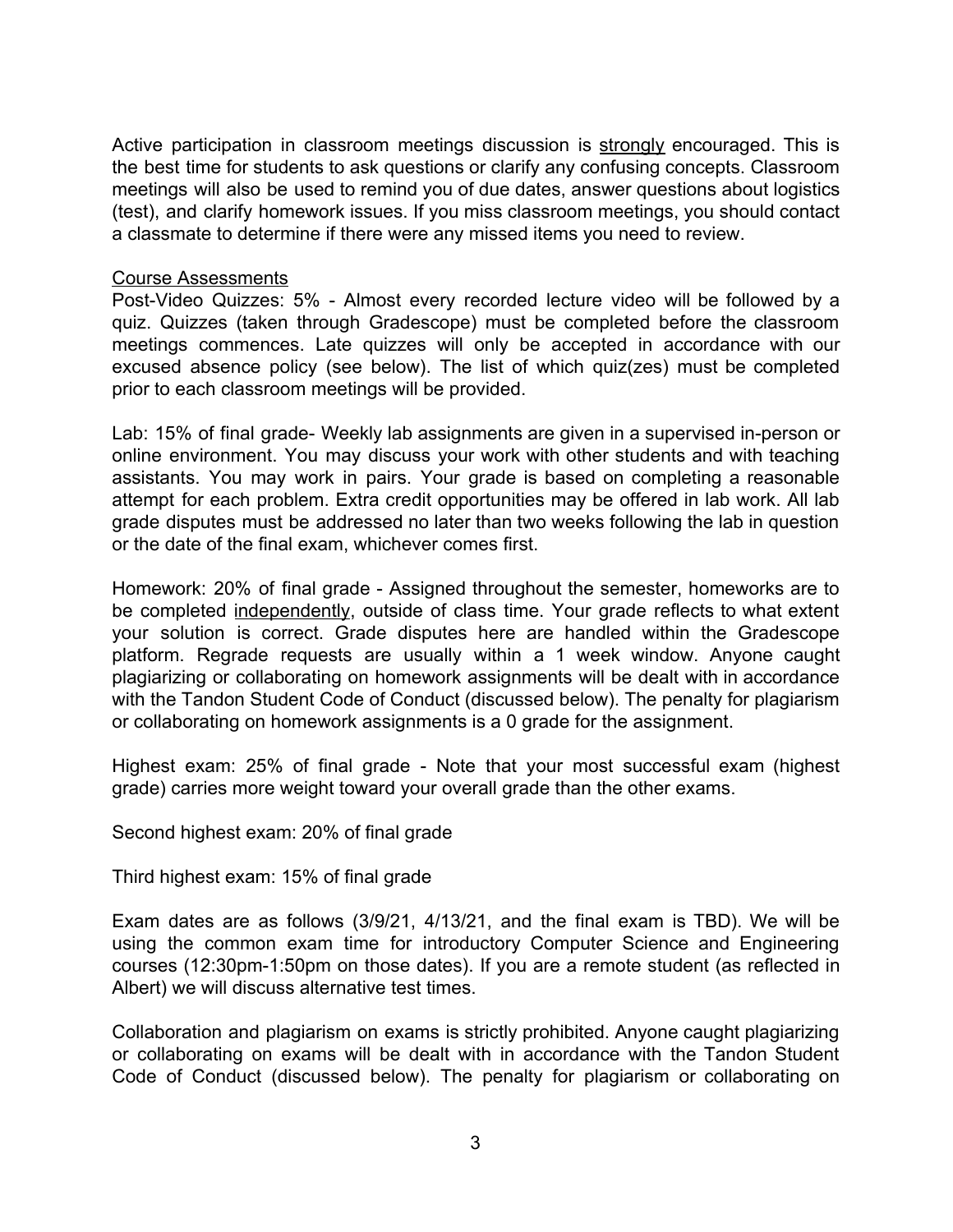either of the first two exams is a 0 (zero) grade for the exam. The penalty for plagiarism or collaboration on the final exam is a "F" grade for the course.

## Grading Schema

The following schema will be used in assigning overall course letter grades:

| Grade | Minimum % | Grade | <b>Minimun</b> |
|-------|-----------|-------|----------------|
| A     | 95.0      | C     | 73.0           |
| A-    | 90.0      | $C -$ | 70.0           |
| B+    | 87.0      | D+    | 67.0           |
| В     | 83.0      | D     | 63.0           |
| В-    | 80.0      | F     | 0.0            |
| C+    | 77.0      |       |                |

| Grade | Minimum % |  | Grade | Minimum % |  |
|-------|-----------|--|-------|-----------|--|
| A     | 95.0      |  | C     | 73.0      |  |
| А-    | 90.0      |  | $C -$ | 70.0      |  |
| B+    | 87.0      |  | D+    | 67.0      |  |
| В     | 83.0      |  | D     | 63.0      |  |
| В-    | 80.0      |  | F     | 0.0       |  |
|       |           |  |       |           |  |

## Course Schedule

| <b>Week</b>             | Day  | <b>Date</b> | <b>Meeting Activity Topic</b>                                                                        | Lab Topic(s) This Week (Thurs/Fri)                                                |
|-------------------------|------|-------------|------------------------------------------------------------------------------------------------------|-----------------------------------------------------------------------------------|
| $\mathbf{0}$            | Fri  | 29-Jan      | None                                                                                                 | Lab 1: Getting started, simple programs,<br>uploading to Gradescope               |
| 1                       | Mon  | 1-Feb       | Syllabus overview / Introduction<br>(Chapter 0)                                                      | Lab 2: Basic user I/O, variables and data<br>types                                |
|                         | Wed  | 3-Feb       | Introductions / Parts of a program,<br>Variables (1.1 - 1.5), Basic Data<br>Types $(1.6)$            |                                                                                   |
| $\overline{2}$          | Mon  | 8-Feb       | <b>Basic Operators and Expressions</b><br>(with Booleans) (1.7, 1.9, 1.11,<br>$2.1.2, 2.2.1 - 2.2.4$ | Lab 3: User IO, types, expressions,<br>operators, binary / dec / hex conversions  |
|                         | Wed  | 10-Feb      | Binary representation and other<br>number system (0.8)                                               |                                                                                   |
| $\overline{3}$          | Mon  | 15-Feb      | NO CLASSES, RELIEF DAY,<br><b>MONDAY CLASSES MOVED TO</b><br><b>THURSDAY</b>                         | Lab 4: Using math and random modules<br>[SEE NOTE 1]                              |
|                         | Wed  | 17-Feb      | Using modules: math (1.8 - 1.10,<br>(2.3)                                                            |                                                                                   |
|                         | Thur | 18-Feb      | Using modules: random                                                                                |                                                                                   |
| $\overline{\mathbf{4}}$ | Mon  | 22-Feb      | Selection statements: if<br>(2.1.1-2.1.3), Booleans and<br>advanced expressions (2.2.4 -<br>2.2.7)   | Lab 5: Selection statements: if (no else,<br>elif!) with logic operators (and/or) |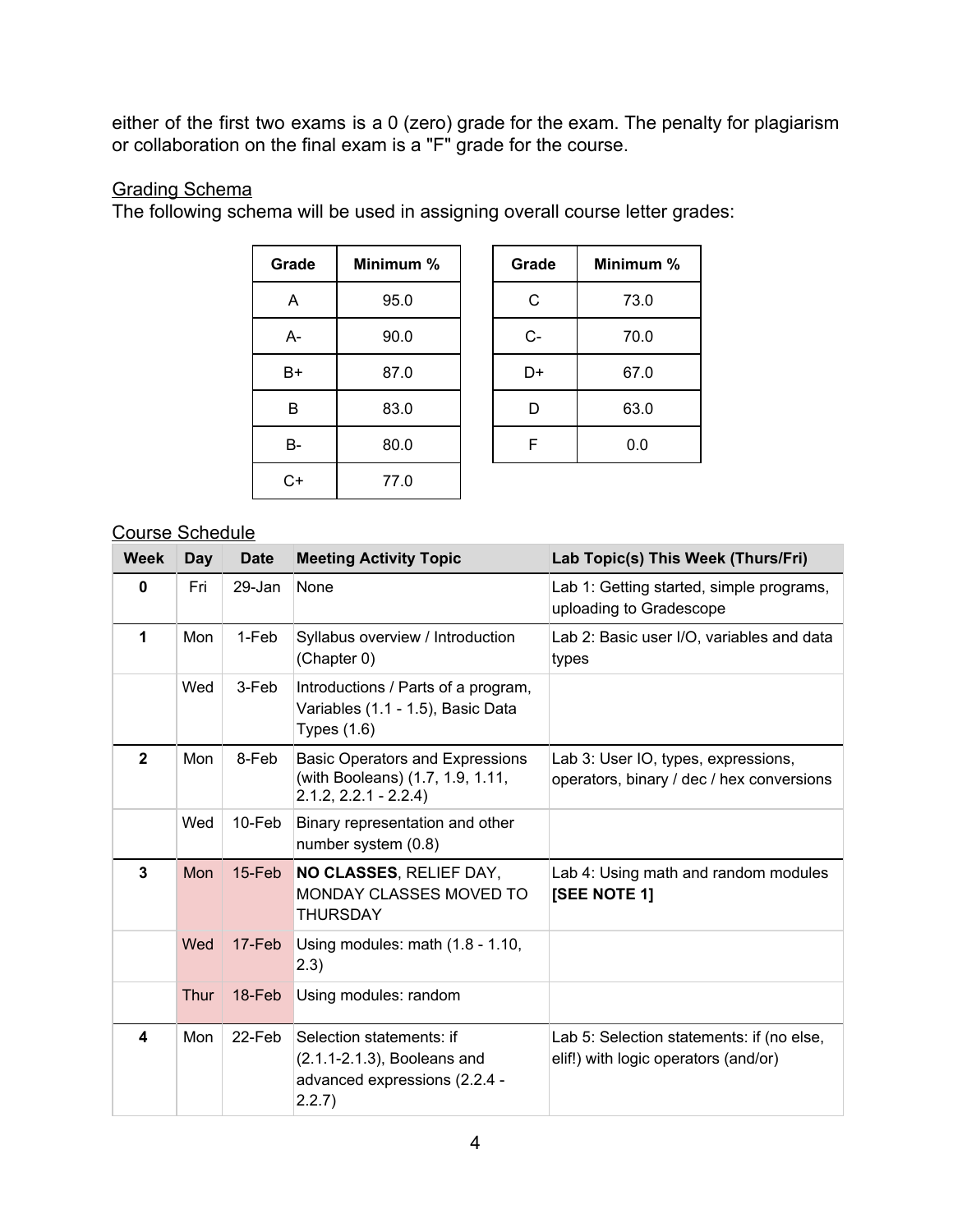|                | Wed  | 24-Feb | Selection statements: if-else<br>$(2.1.3 - 2.1.4, 2.2.8)$            |                                                             |
|----------------|------|--------|----------------------------------------------------------------------|-------------------------------------------------------------|
| 5              | Mon  | 1-Mar  | Selection statements: if-elif                                        | Lab 6: Review for Exam (9-Mar)                              |
|                | Wed  | 3-Mar  | Selection statements: if-elif                                        |                                                             |
| 6              | Mon  | 8-Mar  | Iterative statements: While loops<br>$(2.1, 2.2.10 - 2.2.15, 2.2.5)$ | Lab 7: Selection statements (if/else/elif) /<br>While Loops |
|                | Tues | 9-Mar  | MIDTERM #1 (through week 4,<br>inclusive)                            |                                                             |
|                | Wed  | 10-Mar | Iterative Statements - While loops                                   |                                                             |
| $\overline{7}$ | Mon  | 15-Mar | Iterative Statements - For loops                                     | <b>NO LAB THIS WEEK, RELIEF DAY</b>                         |
|                | Wed  | 17-Mar | Iterative Statements - For loops                                     | [SEE NOTE 2]                                                |
| 8              | Mon  | 22-Mar | <b>Nested Loops</b>                                                  | Lab 9: For Loops / Nested Loops                             |
|                | Wed  | 24-Mar | Strings (4)                                                          |                                                             |
| 9              | Mon  | 29-Mar | Strings                                                              | Lab 10: Strings                                             |
|                | Wed  | 31-Mar | Functions (5, 8)                                                     |                                                             |
| 10             | Mon  | 5-Apr  | <b>Functions</b>                                                     | Lab 11: Review for Exam (13-Apr)                            |
|                | Wed  | 7-Apr  | <b>Functions</b>                                                     |                                                             |
| 11             | Mon  | 12-Apr | Lists and Tuples (7)                                                 | Lab 12: Functions                                           |
|                | Tues | 13-Apr | MIDTERM #2 (through week 9,<br>inclusive)                            |                                                             |
|                | Wed  | 14-Apr | Lists                                                                |                                                             |
| 12             | Mon  | 19-Apr | NO CLASSES, RELIEF DAY                                               | Lab 13: Lists and Tuples                                    |
|                | Wed  | 21-Apr | <b>Tuples</b>                                                        |                                                             |
| 13             | Mon  | 26-Apr | List comprehension                                                   | Lab 14: List comprehension                                  |
|                | Wed  | 28-Apr | Larger examples / challenge<br>problems                              |                                                             |
| 14             | Mon  | 3-May  | Larger examples / challenge<br>problems                              | Lab 15: Review for Final Exam                               |
|                | Wed  | 5-May  | Larger examples / challenge<br>problems                              |                                                             |
| 15             | Mon  | 10-May | Larger examples / challenge<br>problems                              | <b>NO LAB THIS WEEK, CLASSES END</b><br>on 10-May           |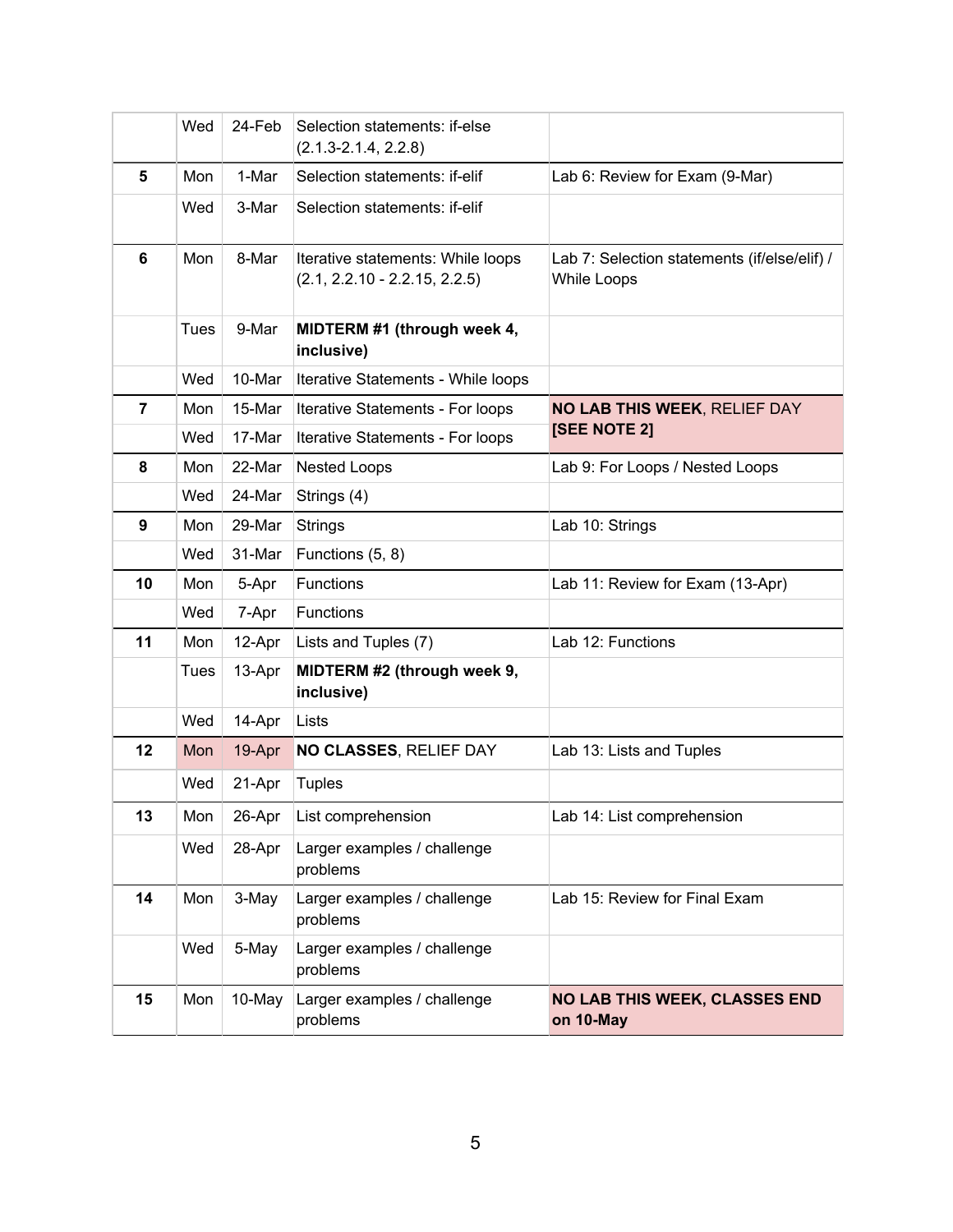### **Schedule Notes**

**[1]** Due to the campus schedule change for the week of 15-Feb, the Thursday evening lab will attempt to be held (pending TA support) as usual. Online lab participants can also choose to attend one of the Friday morning labs, or complete the lab individually. The lab will continue to be due on Saturday, February 20th, at noon.

**[2]** Due to the campus schedule change for 19-Mar, there will be no lab held this week. This includes both of the Friday morning labs and the Thursday night online lab.

## **Moses Center Statement of Disability**

If you are a student with a disability who is requesting accommodations, please contact New York University's Moses Center for Students with Disabilities (CSD) at 212-998-4980 or [mosescsd@nyu.edu](mailto:mosescsd@nyu.edu). You must be registered with CSD to receive accommodations. Information about the Moses Center can be found at [www.nyu.edu/csd](http://www.nyu.edu/csd). The Moses Center is located at 726 Broadway on the 3rd floor.

## **NYU School of Engineering Policies and Procedures on Academic Misconduct – complete Student Code of Conduct [here.](https://engineering.nyu.edu/campus-and-community/student-life/office-student-affairs/policies/student-code-conduct)**

- A. Introduction: The School of Engineering encourages academic excellence in an environment that promotes honesty, integrity, and fairness, and students at the School of Engineering are expected to exhibit those qualities in their academic work. It is through the process of submitting their own work and receiving honest feedback on that work that students may progress academically. Any act of academic dishonesty is seen as an attack upon the School and will not be tolerated. Furthermore, those who breach the School's rules on academic integrity will be sanctioned under this Policy. Students are responsible for familiarizing themselves with the School's Policy on Academic Misconduct.
- B. Definition: Academic dishonesty may include misrepresentation, deception, dishonesty, or any act of falsification committed by a student to influence a grade or other academic evaluation. Academic dishonesty also includes intentionally damaging the academic work of others or assisting other students in acts of dishonesty. Common examples of academically dishonest behavior include, but are not limited to, the following:
	- 1. Cheating: intentionally using or attempting to use unauthorized notes, books, electronic media, or electronic communications in an exam; talking with fellow students or looking at another person's work during an exam; submitting work prepared in advance for an in-class examination; having someone take an exam for you or taking an exam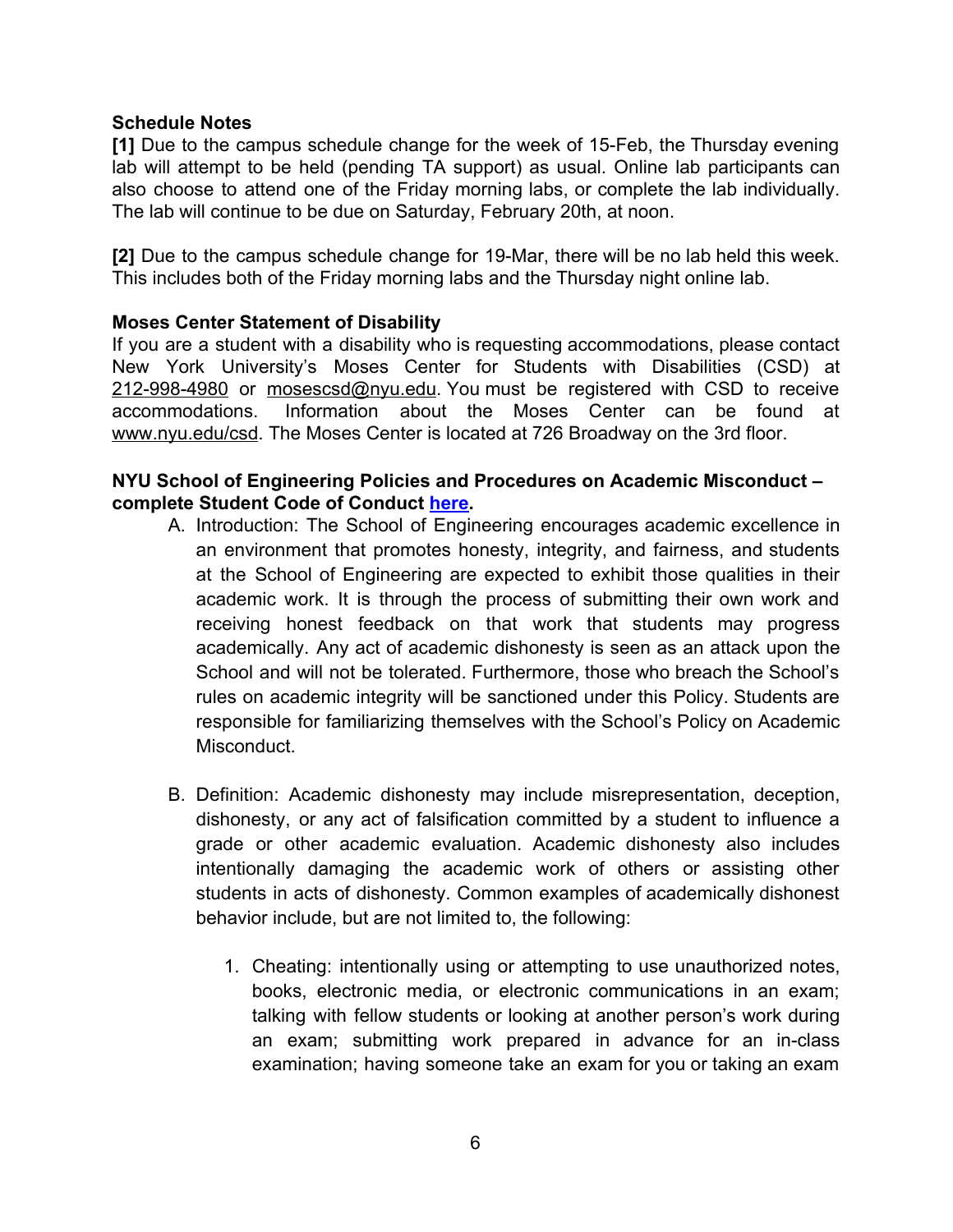for someone else; violating other rules governing the administration of examinations.

- 2. Fabrication: including but not limited to, falsifying experimental data and/or citations.
- 3. Plagiarism: intentionally or knowingly representing the words or ideas of another as one's own in any academic exercise; failure to attribute direct quotations, paraphrases, or borrowed facts or information.
- 4. Unauthorized collaboration: working together on work meant to be done individually.
- 5. Duplicating work: presenting for grading the same work for more than one project or in more than one class, unless express and prior permission has been received from the course instructor(s) or research adviser involved.
- 6. Forgery: altering any academic document, including, but not limited to, academic records, admissions materials, or medical excuses.

# **NYU School of Engineering Policies and Procedures on Excused Absences – complete policy** [here](https://engineering.nyu.edu/campus-and-community/student-life/office-student-affairs/policies#chapter-id-30199)**.**

- A. Introduction: An absence can be excused if you have missed no more than **10 days of school**. If an illness or special circumstances cause you to miss more than two weeks of school, please refer to the section labeled Medical Leave of Absence.
- B. Students may request special accommodations for an absence to be excused in the following cases:
	- 1. Medical reasons
	- 2. Death in immediate family
	- 3. Personal qualified emergencies (documentation must be provided)
	- 4. Religious expression or practice

Deanna Rayment, [deanna.rayment@nyu.edu](mailto:deanna.rayment@nyu.edu), is the Coordinator of Student Advocacy, Compliance and Student Affairs and handles excused absences. She is located in 5 MTC, LC240C and can assist you should it become necessary.

# **NYU School of Engineering Academic Calendar – complete list** [here](https://www.nyu.edu/registrar/calendars/university-academic-calendar.html)**.**

The last day of the final exam period is May 18th, 2021. Final exam dates for undergraduate courses will not be determined until later in the semester. If you have two final exams at the same time, report the conflict to your professors as soon as possible. Do not make any travel plans until the exam schedule is finalized.

Also, please pay attention to notable dates such as Add/Drop, Withdrawal, etc. For confirmation of dates or further information, please contact Susana: [sgarcia@nyu.edu](mailto:sgarcia@nyu.edu)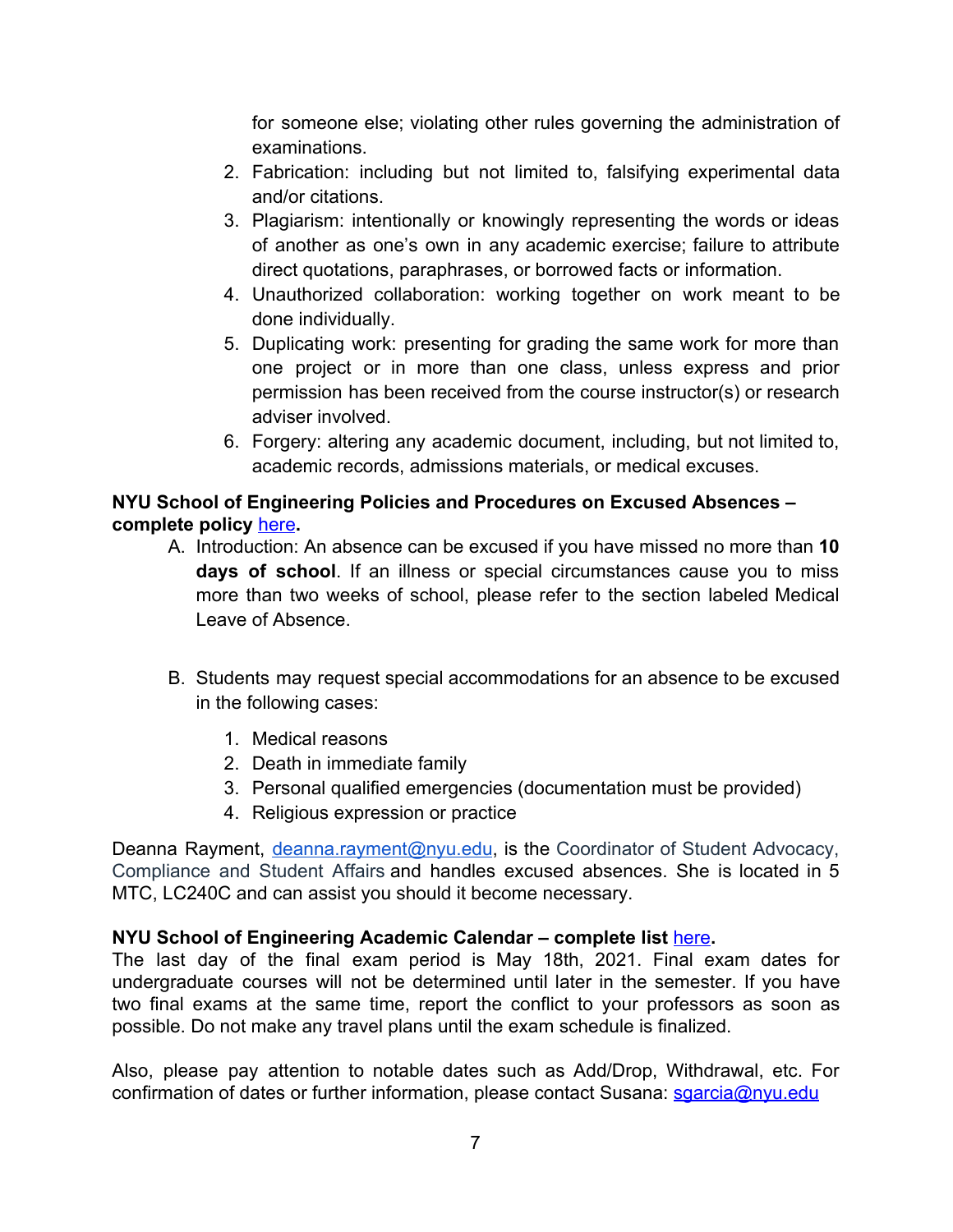### **Additional Policies**

### Fully OnLine Policy

In the event that the university goes to all on-line instruction (either for the remainder of the semester or for a shorter period of time), the only change to this class will be that the Friday morning (in-person) labs will be moved online to a Zoom room at the same time. The other lab (normally online) and the class meetings are and will remain completely online for the entire semester.

#### **Communication**

We use email to make class announcements. It is your responsibility to check your NYU email account regularly. Assignments will typically be posted on NYU Classes, and submitted through Gradescope. It is your responsibility to check NYU Classes for assignments, and to submit your work in a timely manner.

### Exam Policy

Exams this semester will be 100% online. If you are a NYC-local student, are within 6 hours of NYC timezone, or choose to take it during the class meeting time, you will take the exam (midterm) during the scheduled exam time (12:30pm-1:50pm Tuesday as listed above). For those more than 6 hours away (in terms of time zones in either direction), we will discuss arrangements for your test separately.

If you have a question during an exam, you will reach the professor via email. All electronic devices (phones, laptops, etc.) are banned from use in all tests. If you are caught with one in your possession; a violation of this policy will result in failure. Midterm exams will be 1 hour, 20 minutes in length. The final exam will be the standard 2 hour length.

### Final Exam

Final exams will be held during the week of May 12th-18th. Exact times will be announced by NYU at a later date. We are unable to provide earlier final exams. Please do not make any travel plans that could potentially conflict with final exams. If you have another final exam that conflicts with this exam, please notify your instructor ASAP.

#### Late Policy

In general, we do not accept late assignments and do not offer substitute times for exams. If you have extenuating circumstances, please contact Deanna Rayment (see above) for accommodations.

#### **Attendance**

Students are expected to arrive at every class promptly (including when the class is online). You should be actively engaged in the learning process during the duration of the class time. Class attendance is mandatory. Constructive class participation may result in a boost to your grade  $*(e.g.$  from B+ to A-). Whether or not there is a boost will